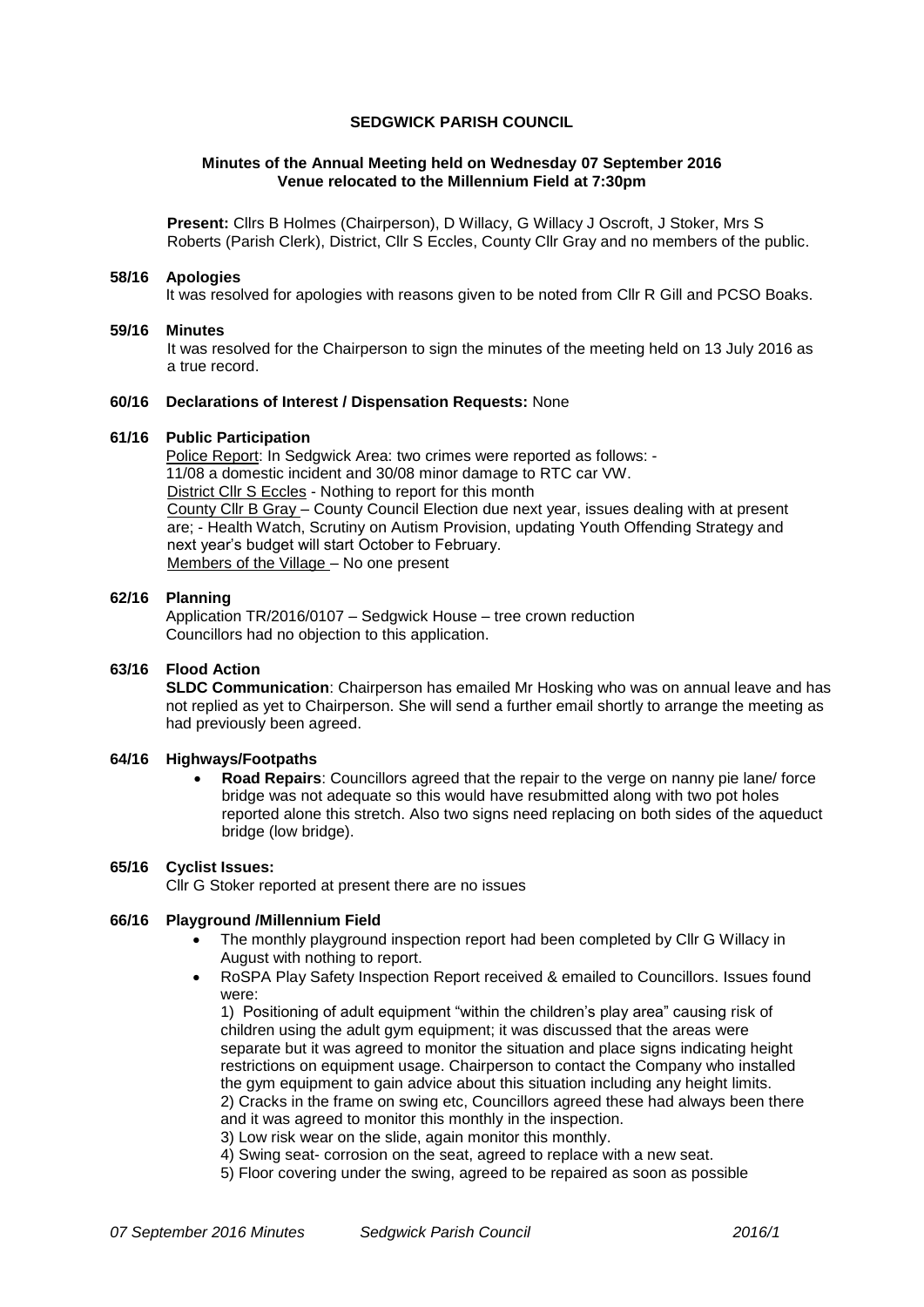- The two small football nets are installed and used regularly; basketball net is at present being installed. These to be added to the asset register and insurance policy
- Council which to note a thank you to Cllr D Willacy & Cllr J Stoker for their work in installing the new equipment on the Millennium Field

# **67/16 Canal**

- **1)** Cllr D Willacy reported that Mr Park commenced work on the canal bed in August and part one of the felling planned for Phase 1 of the Canal Management Plan is now complete, The first of the staged payment has been made. However the felled wood is still to be removed through Gypsy Hill field following Mr Park liaising with Mr Simpson (landowner). Cllr D Willacy will report and update Councillors next meeting. There has been a quantity of wood removed without permission and signs have been erected to deter this.
- **2)** Council had received correspondence from a village resident complaining about the work being carried out on the canal. Further advice had been taken from Alistair Hearn and Council met to discuss this matter. Mr Hearn advised that the project was entirely consistent with sound woodland habitat management and had been subject to a rigorous external process involving scrutiny by the Forestry Commission". It was agreed to compete Phase 1 and the Clerk was asked to reply to the resident explaining this decision. Council also discussed the need for a fence to separate the towpath and the dry canal bed and concluded that it was unnecessary as they are not installed along watered sections which present a greater potential risk. All other feedback from residents about the work has been positive.
- **3)** A letter of congratulations on the Canal work has been received from Frank Sanderson: Friends of Lancaster Canal, this will be displayed in the noticeboard.
- **4)** Funding: further funding could be sought to pay for the remainder work required to complete the Canal Project, This will be discussed at the next meeting.
- **5)** LCRP Project Manager (Helen Moriarty) has contacted the Council to report on her new role involved with the Canal. There is an invitation to Council & Sedgwick Residents for the forthcoming Towpath Trail Roadshow at Sedgwick Village Hall Thursday 6th October between 4 – 6 30pm

## **67/16 Sedgwick Village Hall**

BT maybe installing broadband in the Village Hall on 22<sup>nd</sup> September, at present Clerk reported BT has issues and it may not go to plan, will update Council at the next meeting.

## **68/16 Transparency Funding**

Clerk reported new guidelines have been received, although funding is available it will not cover all area as it previously did. It was agreed for Clerk to apply and update at the next meeting.

## **69/16 Sedgwick No Calling Zone:**

The launch of the NCCZ has been successfully completed, Councillors had received excellent information and advice by Trading Standards Officers. The scheme will be reviewed in six months' time.

**70/16 Parish Clerk Review**: Councillors reviewed the performance of the clerk over the past 12 months (her first in office) and she was congratulated on the quality of her contribution to council. It was unanimously agreed to increase her pay scale from scale 26 to 27. An amended contract was agreed and signed by Chairperson and Clerk.

## **71/16 Finance**

- a) It was noted the bank statement as of 30<sup>th</sup> August was £19,980.62
- b) Receipt: SLDC Match fund for the Canal Project £ 2,674.04
- c) The Chair had received a letter from the chair of Levens Parish requesting we pay half of the costs of a training session attended by the clerk when she was clerk of both parishes. Although it was deemed that Levens should have discussed this with us before now and that it was a rather presumptive letter, payment was agreed. Chair to reply to Levens Council.
- d) Payments submitted this month and approved to pay are: J Park Tree Services- Canal Project £1200.00, Clerk underpayment of salary £761.75, BDO- Accounts Audit £120.00, Printing Plus- Newsletters £115.42, Playsafe Ltd- Play Area Report £105.00, Calc – finance training £14.75 and Playdale- replacement swing £147.42.